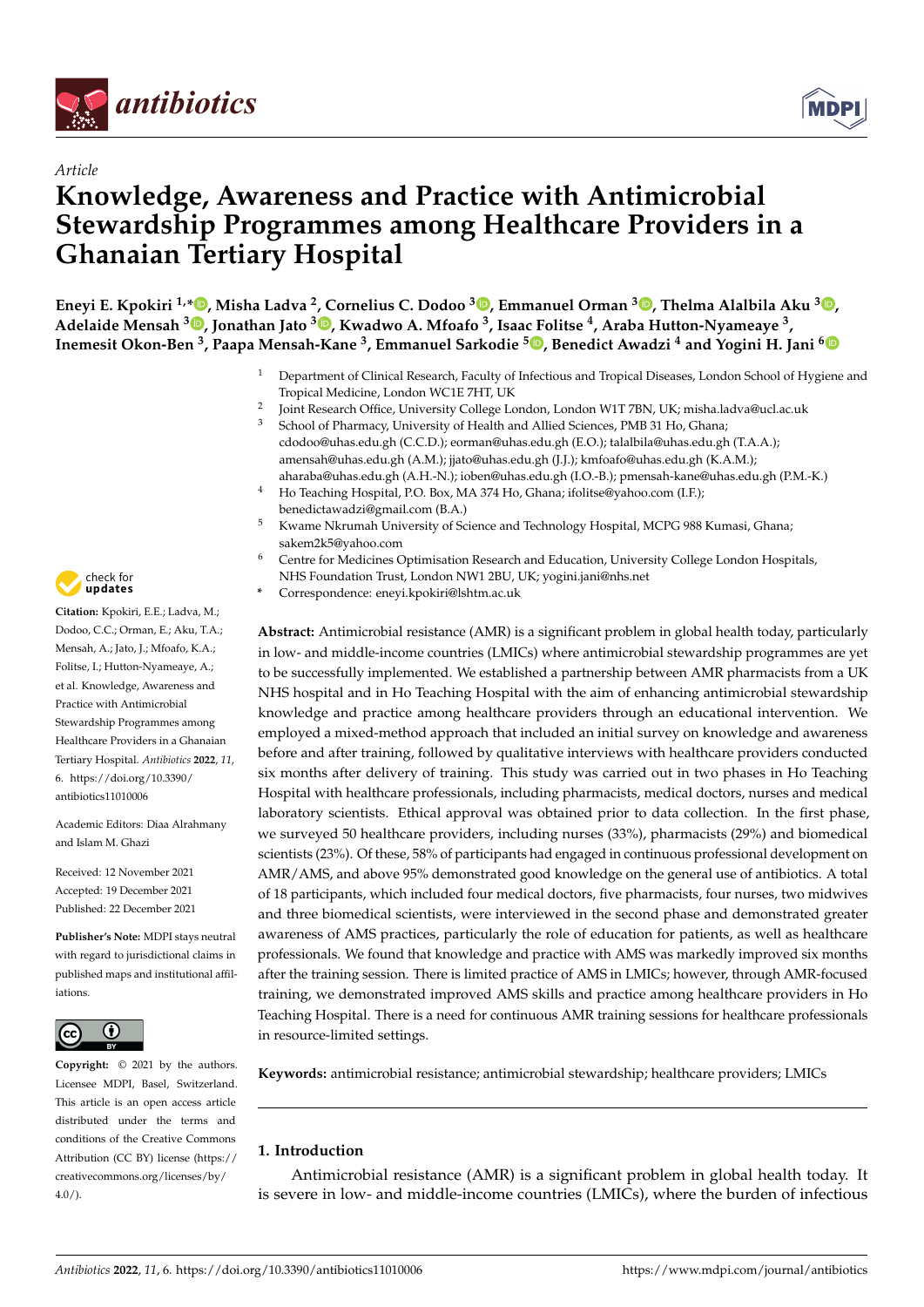diseases is much higher. There is limited information on the extent of this problem in these settings. Global mortality projections due to AMR in the next few decades show that the greatest impact will be in Africa and Asia [\[1\]](#page-9-0). Inappropriate prescription and use of antibiotics have been shown to contribute significantly to this problem. Antimicrobial stewardship programmes (AMS) are designed to improve the use of antimicrobials, and they have been developed and implemented successfully with corresponding impacts in most high-income settings. In 2015, the WHO released a Global Action Plan with a combination of AMS interventions, and it is yet to be fully implemented and tested in most LMICs due to the lack of required resources [\[2\]](#page-9-1). There is an urgent need to identify practical strategies for supporting the delivery of AMS in these settings.

Widespread AMR has been documented in Ghana in national reports and published research [\[3\]](#page-9-2). Ghana's first national action plan for AMR, spanning from 2017 to 2021, was published in 2017 by the Ghanaian Ministry of Health with the support of the WHO and the Food and Agriculture Organization of the United Nations. Multiple-drug resistance is as high as 78%, and resistance to common antimicrobials such as tetracycline, cotrimoxazole and ampicillin is around 70%. High prevalence of methicillin-resistant *Staphylococcus aureus* (MRSA) has also been documented [\[3\]](#page-9-2). Ghana's national action plan outlines strategies for implementing stewardship to include monitoring and surveillance, education, training and provision of guidelines [\[4\]](#page-9-3). Reports from Ghana have highlighted gaps in optimal antimicrobial use, even in hospitals [\[5\]](#page-9-4). There is a need to optimise antibiotic prescription practices and strengthen monitoring, surveillance and documentation of antibiotic use and related processes. There is a paucity of evidence on the knowledge and extent to which healthcare staff in Ghana are involved with antimicrobial stewardship programmes. Earlier reports documenting inappropriate use of antimicrobials in Ghana had also called for educational programmes on antibiotic use [\[6,](#page-9-5)[7\]](#page-9-6).

The Tropical Health and Education Trust (THET), together with the Commonwealth Partnerships for Antimicrobial Stewardship (CwPAMS) developed and funded a partnership model between United Kingdom (UK) National Health Service (NHS) hospitals and African partners [\[8\]](#page-10-0). The goal of the partnerships was to leverage the expertise of the NHS to address AMR challenges with the input and resources of the African partners. This paper reports part of the activities and results of one of the partnerships of the University College London Hospital NHS foundation trust (UCLH) with the University of Health and Allied Sciences (UHAS) and Ho Teaching Hospital, which are both in the Ho municipality in the Volta region of Ghana. The activities carried out in this partnership included a periodic Global Point Prevalence Survey (GPPS) [\[9\]](#page-10-1) to establish patterns of antimicrobial use and an AMR/AMS training and capacity-building workshop for healthcare professionals. The aim of this study was to assess the improvement in AMS knowledge after a training session and to build the capacity and skills of healthcare professionals in order to support the implementation of antimicrobial stewardship programmes in Ho Teaching Hospital in the Volta region of Ghana.

### **2. Methods**

### *2.1. Study Setting*

This study was conducted in Ho Teaching Hospital, which is located in the Volta region of Ghana. The hospital is a tertiary care hospital and serves as a teaching hospital with a staff strength of about 1200, 306 bed spaces and 14 wards. Ghana is low- and middle-income country located in the sub-Saharan part of West Africa. Ghana has an established National Health Insurance Scheme (NHIS) that provides a broad range of healthcare services to Ghanaians through district, mutual and private health insurance schemes [\[10\]](#page-10-2).

### *2.2. Study Design*

We employed a bottom-up approach with a mixed-method study design [\[11,](#page-10-3)[12\]](#page-10-4). This included an initial survey of healthcare providers' knowledge, awareness and practice (KAP) with respect to antimicrobial resistance and AMS just before and after the delivery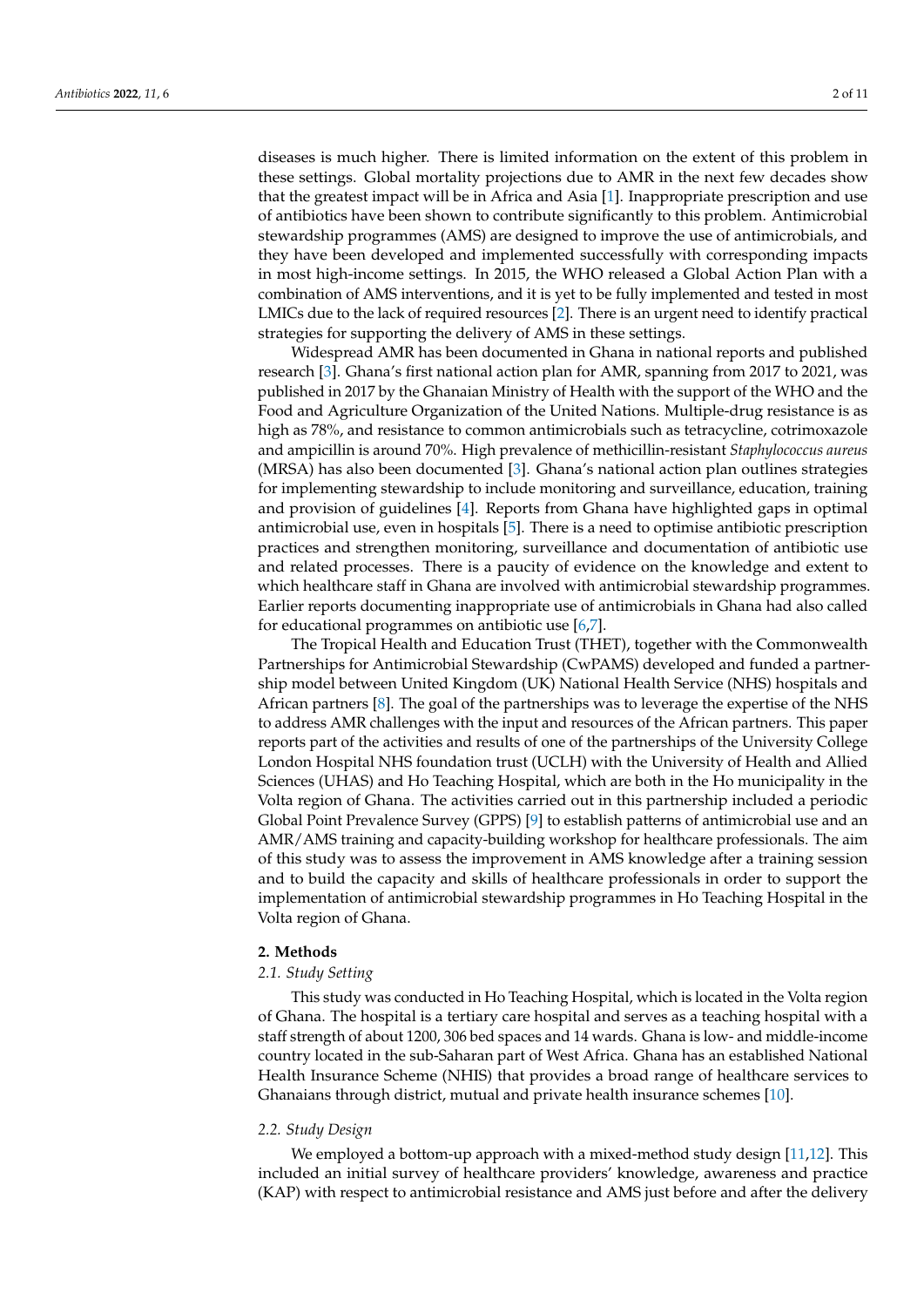of an educational intervention (Box [1\)](#page-2-0). This was then followed with semi-structured interviews six months after the training to assess changes in AMR/AMS knowledge and awareness, as well as improvements in practice. Partners from UCLH with expertise in AMR practice and research developed and delivered AMR-/AMS- and quality-improvementfocused training over a 3-day period.

**Box 1.** The educational intervention and activities.

| Topics included in the AMR/AMS Training Programme<br>AMR/AMS-Antimicrobial Resistance/Antimicrobial Stewardship<br>AwaRE-Access Watch, REserve<br>WHO—World Health Organisation                                                                                                                                                                                                                                                  |
|----------------------------------------------------------------------------------------------------------------------------------------------------------------------------------------------------------------------------------------------------------------------------------------------------------------------------------------------------------------------------------------------------------------------------------|
| Training block 1                                                                                                                                                                                                                                                                                                                                                                                                                 |
| AMR/AMS—definitions; global concern, WHO position, United Kingdom's and Ghana's positions<br>AWaRE lists and what they mean<br>$\bullet$<br>Examples of AMS activities—using specific case scenarios and different infrastructures, e.g., paper prescribing systems vs.<br>electronic systems<br>Global Point Prevalence Survey<br>$\bullet$<br>Introduction to Quality Improvement and Behavioural Change theories<br>$\bullet$ |
| Training block 2                                                                                                                                                                                                                                                                                                                                                                                                                 |
| Infection prevention and control<br>Feedback and review of results from GPPS 1<br>Consider areas for change; apply QI methodology and Behavioural Change theories<br>$\bullet$<br>Conduct Global Point Prevalence Survey 2                                                                                                                                                                                                       |

### Training block 3

- Enabling pharmacists as AMS leaders and champions—role of clinical pharmacists/advanced pharmacy practice
- Feedback and review of results from Global Point Prevalence Survey 2
- Reiterate QI approaches and Behavioural Change theories
- <span id="page-2-0"></span>• Conduct Global Point Prevalence Survey 3

## *2.3. Data Collection*

For phase 1, we designed a data collection tool (Supplemental File S1) to retrieve data on knowledge, awareness and practice of AMR/AMS among 50 healthcare providers. For phase 2, an interview topic guide was designed (Supplemental File S2) and used to conduct interviews with 18 healthcare providers. Prior to the interviews, the participants were provided with an invitation and information leaflet with relevant information about the study as an invitation to participate. Participants were also provided with a consent form to sign, and all interviews were audio recorded.

### *2.4. Data Analysis*

Data collected from the initial pre- and post-training surveys were entered into and analysed using the IBM Statistical Package for Social Sciences (SPSS) version 22. Results were presented using basic descriptive frequencies. All interviews were transcribed verbatim, and transcripts were read repeatedly and then coded individually to identify similarities and differences. All transcripts were coded and reviewed alongside the generation of a coding frame. Codes were also mapped unto the Behaviour Change Wheel (BCW) framework based on the influence of the model of Capability, Opportunity and Motivation on Behavioural outcomes (COM-B) (see Figure [1](#page-3-0) below) [\[13\]](#page-10-5). Similar codes were grouped for themes and high-level findings, which were presented as a narrative using quotes to support the main themes. To ensure validity, all transcripts were coded by the researcher and randomly validated by another team member (Supplementary Files S3 and S4).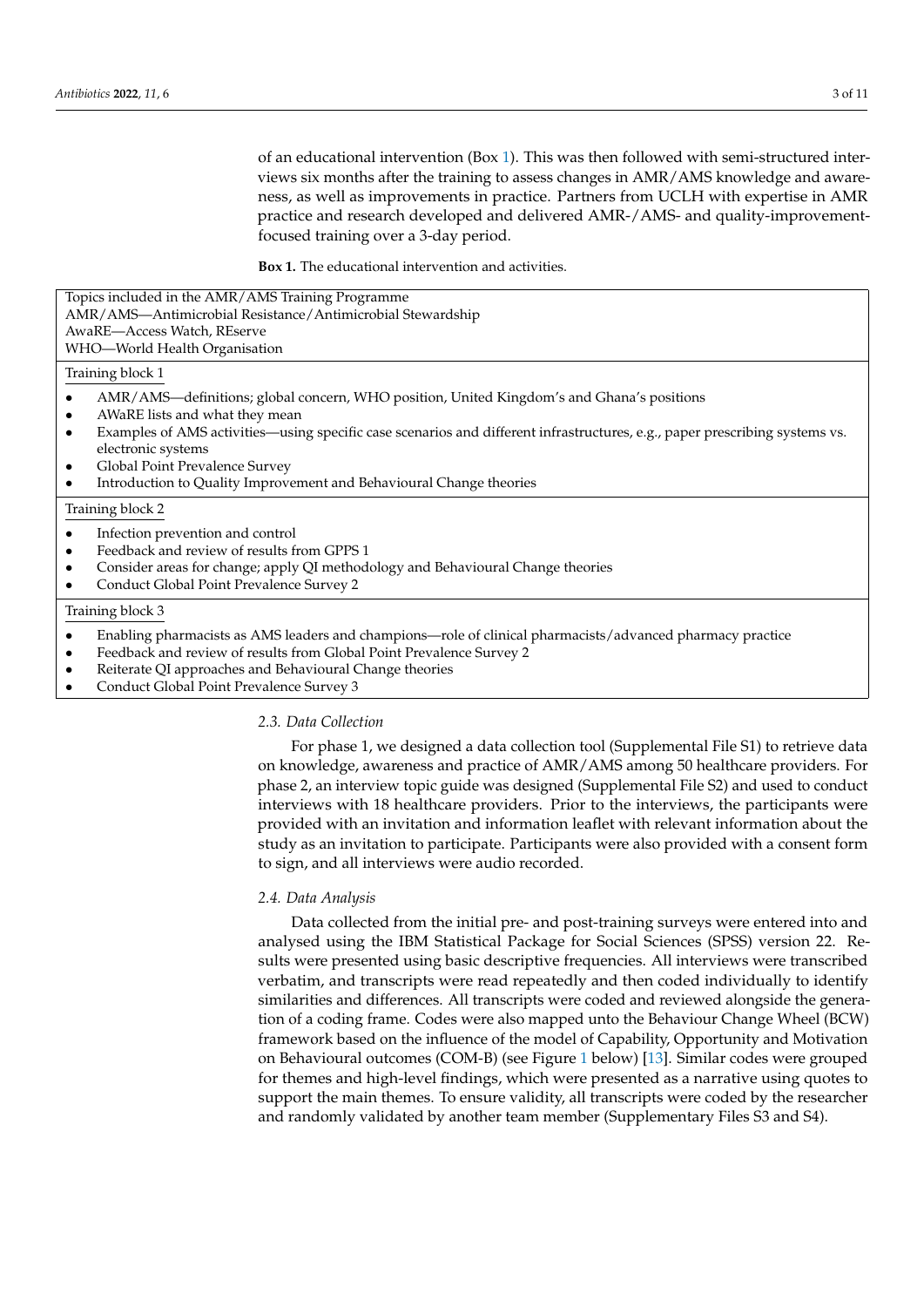<span id="page-3-0"></span>

**Figure 1.** The Behaviour Change Wheel and COM-B model, adapted from ref. [13]. **Figure 1.** The Behaviour Change Wheel and COM-B model, adapted from ref. [\[13\]](#page-10-5).

# *2.5. Ethical Approval 2.5. Ethical Approval*

Ethical approval was obtained via an ethics application made to the research and Ethical approval was obtained via an ethics application made to the research and ethics committee of the University of Health and Allied Sciences. Ethics reference number: ethics committee of the University of Health and Allied Sciences. Ethics reference number: UHAS-REC A.9 [4] 18–19 (1 July 2019) UHAS-REC A.9 [\[4\]](#page-9-3) 18–19 (1 July 2019)

# **3. Results 3. Results**

Phase 1: AMR knowledge awareness and practice before and after an AMR/AMS Phase 1: AMR knowledge awareness and practice before and after an AMR/AMS training session. training session.

# *3.1. Socio-Demographics 3.1. Socio-Demographics*

A total of 50 healthcare professionals attended the AMR training session, including nurses (33%), pharmacists (29%) and medical laboratory scientists (23%) as shown in Table [1.](#page-3-1) nurses (33%), pharmacists (29%) and medical laboratory scientists (23%) as shown in Ta-Of these, 96% were aged between 25 and 44 years, with slightly more females (54%) than males  $(46\%)$  Most participants  $(96\%)$  had achieved a level education of up to a master's males (46%). Most participants (96%) had achieved a level education of up to a master's<br>degree ter's degree. A total of 50 healthcare professionals attended the AMR training session, including degree.

<span id="page-3-1"></span>**Table 1.** Socio-demographics of the participants.

| Characteristics $(n = 50)$  | $N$ (%)   |  |
|-----------------------------|-----------|--|
| Gender                      |           |  |
| Male                        | 23(46)    |  |
| Female                      | 27(55)    |  |
| Age (years)                 |           |  |
| $25 - 34$                   | 33(66)    |  |
| $35 - 44$                   | 15(30)    |  |
| $45 - 54$                   | 1(2.0)    |  |
| $55 - 64$                   | 1(2.0)    |  |
| Occupation                  |           |  |
| Nurse                       | 16(33.3)  |  |
| Pharmacist                  | 14 (29.2) |  |
| <b>Biomedical Scientist</b> | 11(22.9)  |  |
| <b>Medical Doctor</b>       | 3(6.3)    |  |
| Pharmacy Technologist       | 1(2.08)   |  |
| Midwife                     | 1(2.08)   |  |
| Lecturer                    | 1(2.08)   |  |
| Human Resource Manager      | 1(2.08)   |  |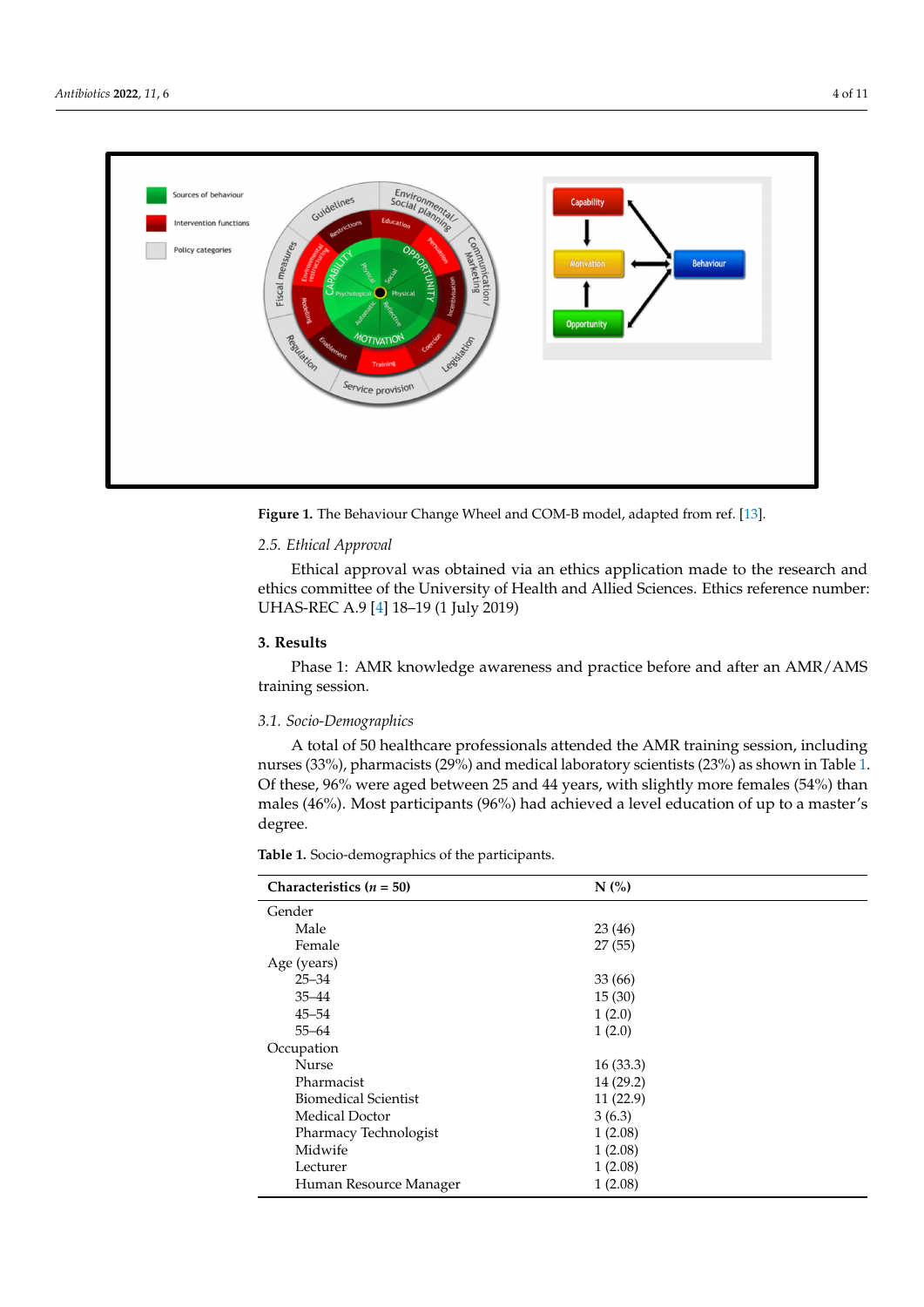# *3.2. Knowledge of AMR/AMS Terminology*

Up to 58% of the participants engaged in CPD with topics on AMR/AMS, and above 95% demonstrated good knowledge on the general use of antibiotics. While many were familiar with terms such as antibiotic resistance and antimicrobial resistance, more than half were not conversant with antimicrobial stewardship, superbugs and AMR capacity building. However, the proportions demonstrating good knowledge of AMR/AMS increased after the training (Table [2\)](#page-4-0).

| Terminology ( $n = 50$ )        | <b>Proportion of Participants</b> |                    |  |  |  |  |
|---------------------------------|-----------------------------------|--------------------|--|--|--|--|
|                                 | <b>Before Training (%)</b>        | After Training (%) |  |  |  |  |
| Antibiotic resistance           | 100                               | 100                |  |  |  |  |
| Superbugs                       | 35                                | 76                 |  |  |  |  |
| Antimicrobial resistance        | 94                                | 100                |  |  |  |  |
| Antimicrobial stewardship       | 54                                | 100                |  |  |  |  |
| Drug resistance                 | 98                                | 100                |  |  |  |  |
| Antimicrobial capacity building |                                   | 100                |  |  |  |  |

<span id="page-4-0"></span>**Table 2.** Familiarity with AMR/AMS terminology.

# *3.3. General Knowledge about Antibiotics*

The participants demonstrated good knowledge of antibiotic use, which further improved after the training sessions. The majority of the participants either strongly agreed or agreed with the statements on antibiotic use (Table [3\)](#page-4-1).

# <span id="page-4-1"></span>**Table 3.** General knowledge about antibiotics.

|       |                                                                                                                                                                 |                 |                      | Proportion of Participants (%) |                                |                          |                             |
|-------|-----------------------------------------------------------------------------------------------------------------------------------------------------------------|-----------------|----------------------|--------------------------------|--------------------------------|--------------------------|-----------------------------|
| Sr No | Indicator $(n = 50)$                                                                                                                                            |                 | Strongly<br>Agree    | Agree                          | <b>Not Sure</b>                | <b>Disagree</b>          | Strongly<br><b>Disagree</b> |
|       | Antibiotics are used in the management of all infections                                                                                                        | Before<br>After | 22<br>5              | 18<br>7                        | $\Omega$<br>$\Omega$           | 26<br>25                 | 34<br>63                    |
| 2     | Antibiotic use should be strictly controlled                                                                                                                    | Before<br>After | 84<br>83             | 12<br>12                       | $\Omega$<br>$\mathbf{0}$       | $\Omega$<br>$\mathbf{0}$ | $\overline{2}$<br>5         |
| 3     | Treatment with antibiotics should be stopped once you feel better, especially<br>the expensive ones                                                             | Before<br>After | $\overline{2}$<br>13 | $\Omega$<br>0                  | $\overline{2}$<br>$\mathbf{0}$ | 24<br>18                 | 72<br>70                    |
| 4     | It is okay to use antibiotics that were given to a friend or family member, as<br>long as they were used to treat the same illness                              | Before<br>After | $\Omega$<br>5        | $\Omega$<br>$\mathbf{0}$       | $\Omega$<br>$\mathbf{0}$       | 10<br>13                 | 90<br>83                    |
| 5     | It is okay to buy the same antibiotics, or request these from a doctor, if you are<br>sick and they helped you get better when you had the same symptoms before | Before<br>After | $\Omega$<br>5        | $\mathbf{0}$<br>$\Omega$       | 4<br>$\mathbf{0}$              | 21<br>18                 | 74<br>77                    |
| 6     | Frequent use of antibiotics may decrease the efficacy of treatment                                                                                              | Before<br>After | 56<br>58             | 26<br>23                       | 4<br>3                         | 6<br>3                   | 6<br>15                     |
| 7     | Poor counselling of patients can lead to antibiotic misuse                                                                                                      | Before<br>After | 80<br>90             | 20<br>10                       | 0<br>$\mathbf{0}$              | $\Omega$<br>$\Omega$     | $\Omega$<br>$\mathbf{0}$    |
| 8     | Poor skills and knowledge of prescribers can cause irrational antibiotic<br>prescribing                                                                         | Before<br>After | 72<br>90             | 26<br>10                       | $\Omega$<br>$\Omega$           | $\Omega$<br>$\Omega$     | 2<br>$\Omega$               |
| 9     | Patient self-medication can increase AMR                                                                                                                        | Before<br>After | 74<br>85             | 24<br>15                       | $\overline{2}$<br>$\mathbf{0}$ | $\Omega$<br>$\Omega$     | $\Omega$<br>$\bf{0}$        |
| 10    | Inadequate supervision of the administration of medicine                                                                                                        | Before<br>After | 60<br>77             | 36<br>23                       | 4<br>$\mathbf{0}$              | $\Omega$<br>$\mathbf{0}$ | $\Omega$<br>$\mathbf{0}$    |
| 11    | It is possible for the antibiotics we are using today to stop working properly in<br>the future                                                                 | Before<br>After | 58<br>75             | 30<br>23                       | $\overline{2}$<br>3            | 4<br>$\Omega$            | 6<br>0                      |

# *3.4. AMR Awareness among Health Professionals*

Knowledge about AMR was low among the HCPs. Less than 50% of the respondents demonstrated good AMR knowledge in some of the questions, and this improved considerably after training (Table [4\)](#page-5-0).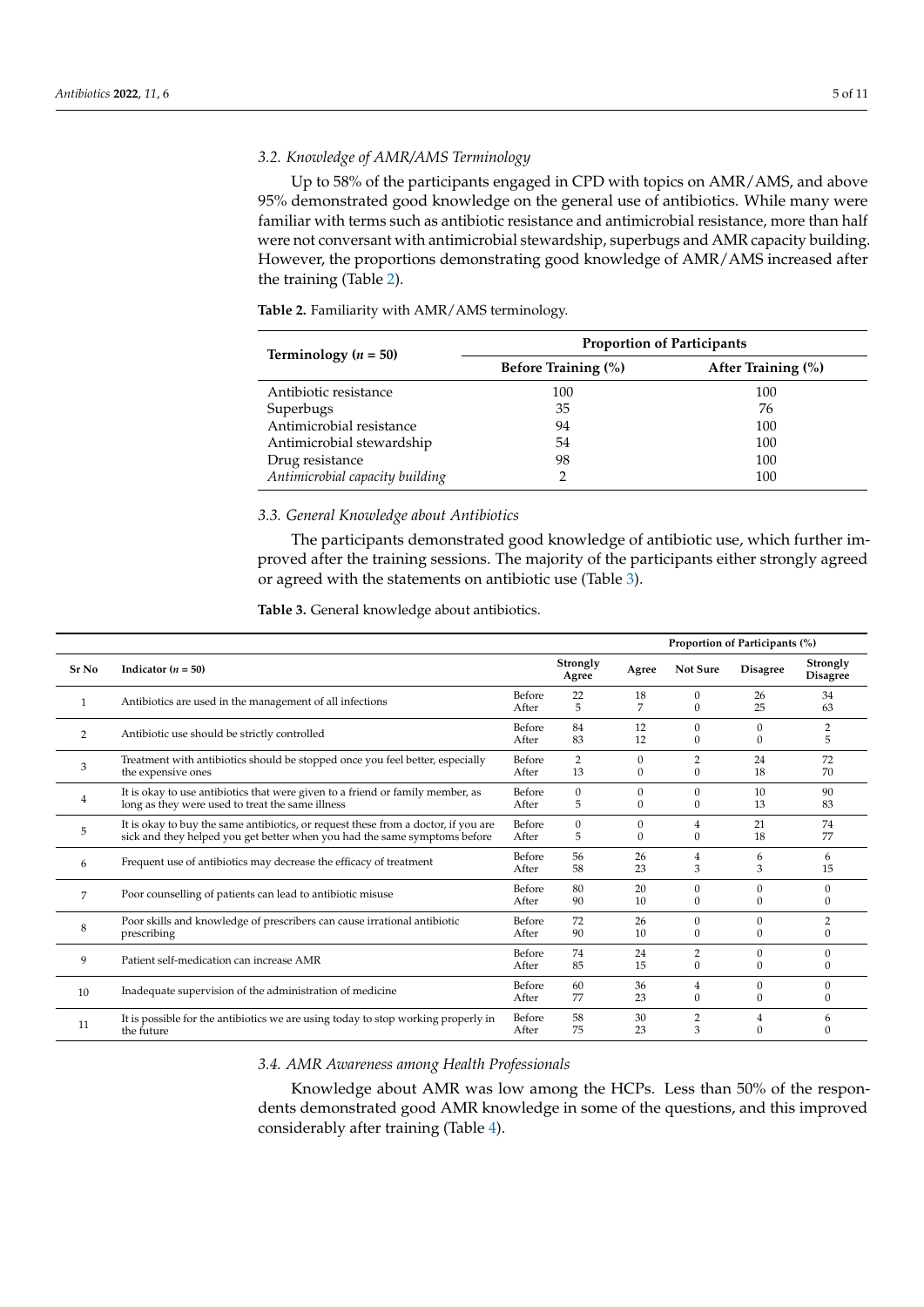|               |                                                                                                                                              |                 |                                | Proportion of Participants (%) |                                  |                     |                             |  |
|---------------|----------------------------------------------------------------------------------------------------------------------------------------------|-----------------|--------------------------------|--------------------------------|----------------------------------|---------------------|-----------------------------|--|
| Sr No         | Indicator                                                                                                                                    |                 | Strongly<br>Agree              | Agree                          | <b>Not Sure</b>                  | <b>Disagree</b>     | Strongly<br><b>Disagree</b> |  |
|               | Antibiotic resistance occurs when your body becomes resistant to antibiotics,<br>and they no longer work as well                             | Before<br>After | 42<br>45                       | 20<br>10                       | 4<br>3                           | 12<br>23            | 18<br>20                    |  |
| $\mathcal{P}$ | Antibiotic resistance is an issue in other countries, but not here                                                                           | Before<br>After | $\mathbf{0}$<br>$\overline{2}$ | $\overline{2}$<br>2            | 6<br>$\Omega$                    | 24<br>17            | 68<br>78                    |  |
| 3             | Antibiotic resistance is an issue that could affect me or my family                                                                          | Before<br>After | 76<br>85                       | 24<br>15                       | $\Omega$<br>$\mathbf{0}$         | 0<br>0              | $\Omega$<br>0               |  |
| 4             | Antibiotic resistance is only a problem for people who take antibiotics<br>regularly                                                         | Before<br>After | 4<br>5                         | 12<br>5                        | 8<br>$\Omega$                    | 28<br>30            | 48<br>60                    |  |
| 5             | Antibiotic-resistant infections could make medical procedures such as surgery,<br>organ transplants and cancer treatment much more dangerous | Before<br>After | 58<br>88                       | 30<br>10                       | 6<br>$\Omega$                    | 2<br>0              | 4<br>2                      |  |
| 6             | Bacteria that are resistant to antibiotics can be spread from person to person                                                               | Before<br>After | 30<br>54                       | 34<br>32                       | 4<br>$\overline{2}$              | 12<br>7             | 16<br>5                     |  |
| 7             | Many infections are becoming increasingly resistant to treatment by<br>antibiotics                                                           | Before<br>After | 54<br>68                       | 42<br>27                       | $\overline{2}$<br>$\overline{2}$ | 2<br>$\overline{2}$ | $\Omega$<br>$\Omega$        |  |
| 8             | If bacteria are resistant to antibiotics, it can be very difficult or impossible to<br>treat the infections they cause                       | Before<br>After | 72<br>73                       | 24<br>24                       | $\Omega$<br>$\Omega$             | 2                   | $\Omega$<br>$\Omega$        |  |
| 9             | Inappropriate use of antibiotics can lead to antibiotic resistance                                                                           | Before<br>After | 72<br>90                       | 26                             | $\Omega$<br>$\Omega$             | $\Omega$<br>0       |                             |  |
| 10            | Inappropriate use of antibiotics can lead to increased adverse effects and<br>additional burden                                              | Before<br>After | 56<br>76                       | 32<br>22                       | 6<br>$\Omega$                    |                     |                             |  |

#### <span id="page-5-0"></span>**Table 4.** Awareness of health professionals of AMR.

### *3.5. AMR Practice*

More than 80% of the participants agreed that patients' clinical conditions and microbiology results were key determinants for antibiotic prescriptions, while more than 97% agreed that there was a lack of effective diagnostic tools and that inappropriate prescriptions of antibiotics still exist. About half of the participants confirmed that there were no specific prescription policies and protocols and that the antibiotics available in the facility were unable to treat some infections. The national Standard Treatment Guideline (STG) is the most consulted reference when prescribing antibiotics, followed by the British National Formulary (BNF). Over 90% of the participants agreed that obtaining local antibiotic resistance profiles and changing the attitudes of prescribers and patients will reduce unnecessary antibiotic usage.

# 3.5.1. Phase 2: Interviews with Healthcare Providers in the HTH Participant Characteristics

For the second phase, we interviewed a total of 18 participants, which included four medical doctors, five pharmacists, four nurses, two midwives and three biomedical scientists. Among the participants were 10 males and eight females, with ages ranging from 27 to 56 years.

### Knowledge/Awareness of Antimicrobial Resistance Post-Training

The majority of the interviewed participants confirmed that the training on AMR/AMS was very helpful and increased their understanding of AMR. This, in turn, led to changes in their practice, such as reduced empirical prescription of antibiotics and more detailed counselling for patients on antibiotic use.

#### Healthcare Providers' Roles

The healthcare providers across different specialties explained that they felt more confident carrying out AMS roles after the training. The nurses were competent in antibiotic drug administration and acted as patient advocates to question the antibiotics being prescribed. The pharmacists were also competent in delivering AMS roles and providing information on medications for the rational prescription of antibiotics. Both nurses and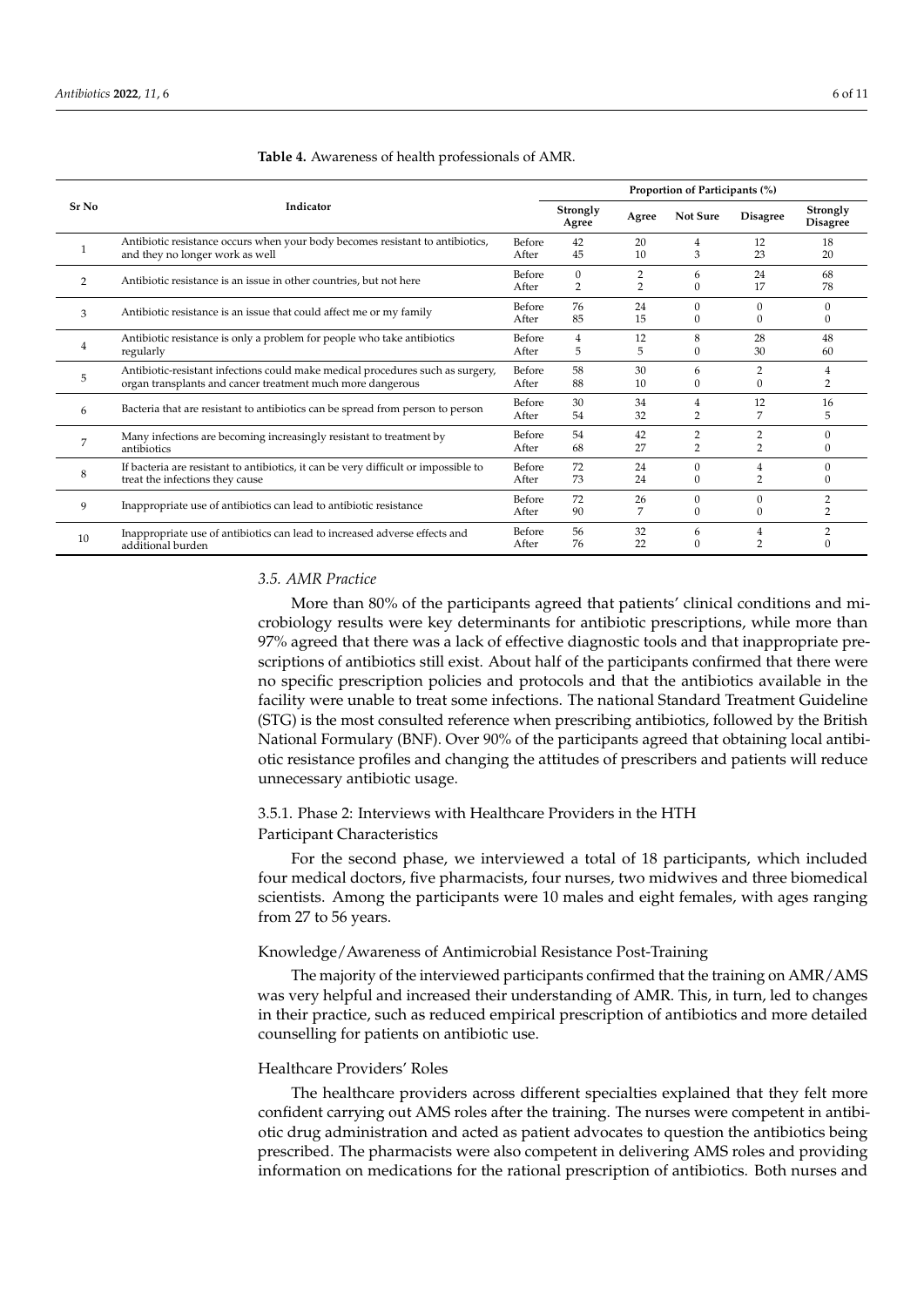pharmacists could support antibiotic prescription decisions, especially when they involve junior doctors.

# Current Situation with Antibiotic Use in Ghana

The interviewed participants reported general overuse of antibiotics in Ghana with highly empirical and broad-spectrum prescribing. Factors that contribute to this observed practice with antibiotics include a lack of continuous training for prescribers and other healthcare providers (HCPs), poor compliance with guidelines, limited diagnostic services, staff shortages, pressure from patients and the influence of drug companies. To date, there have been no interventions put in place to improve antibiotic use in the hospital in this study.

#### Prescription Patterns and the Decision-Making Process

Commonly prescribed antibiotics include cephalosporins, penicillin, metronidazole, ciprofloxacin, erythromycin, amoxiclav and cefazolin. All of these antibiotics are in the list of essential medicines and are available in hospital formularies in both branded and generic forms. The common indications requiring antibiotic prescriptions include urinary tract infections (UTIs), respiratory tract infections, gastrointestinal tract (GIT) infections, sepsis, sexually transmitted infections (STIs) and surgical prophylaxis. There are standard treatment guidelines; however, the disease type, cost, drug availability and severity of infection are all factors that affect the choice of the antibiotic drug being prescribed.

Recommended strategies for improving antibiotic use and the barriers in implementing these AMS interventions

The respondents highlighted some recommendations for improving antibiotic use, such as including education and training for prescribers, improved labs for microbe-specific treatment, purchase of lab items for testing, antibiotic use checks/audits, employment of more staff to build the workforce and development of local policies. The main barriers to this will be failure to enforce laws and limited funding in healthcare.

# Sources of Behaviour

From the interview data, the current AMR behaviours that we saw, such as broadspectrum and highly empirical prescription of antibiotics, fall on inherent local factors, including the lack of continuous training, limited laboratory services and lack of local policies. In order to move forward with the desired behaviours for AMS support and practice, we need to leverage the relevant intervention functions shown on the Behaviour Change Wheel. These include training, enablement, persuasion and environmental restructuring. These functions map to the policy categories of social planning/service provision, guidelines and regulations (Table [5\)](#page-7-0). Some additional results based on the COM-B model are presented below.

*Capability*: HCPs felt more confident and empowered in contributing to AMR topics during rounds and better educating patients after the training.

*Opportunity:* More staff can be employed to create opportunities to deliver additional AMS activities.

*Motivation:* The training was educative, increased knowledge about antibiotic use and helped to improve the AMS practice.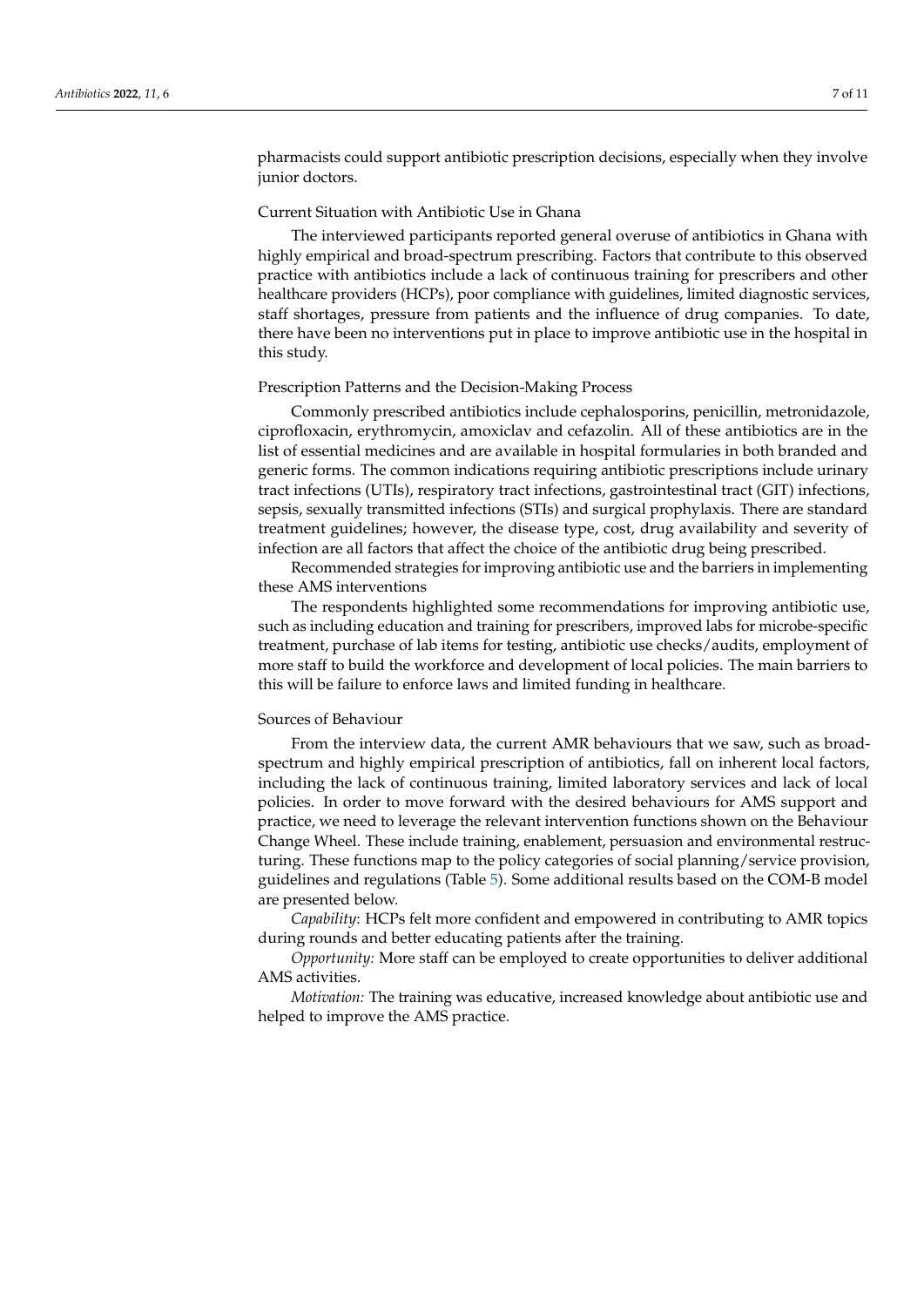|                                                               | <b>BCW Framework</b>          | <b>Sources of Behaviour</b>          |                            |  |  |  |  |
|---------------------------------------------------------------|-------------------------------|--------------------------------------|----------------------------|--|--|--|--|
| <b>Themes</b>                                                 | <b>Intervention Functions</b> | <b>Policy Category</b>               | $(COM-B)$                  |  |  |  |  |
| Factors contributing to irrational use of antibiotics include |                               |                                      |                            |  |  |  |  |
| Lack of continuous AMR training                               | Training                      | Social planning                      | Psychological capabilities |  |  |  |  |
| Poor AMR knowledge                                            | Enablement                    |                                      | Psychological capabilities |  |  |  |  |
| Limited diagnostic services                                   |                               | Service provision                    | Physical capabilities      |  |  |  |  |
| Staff shortages                                               |                               | Service provision                    |                            |  |  |  |  |
| Pressure from patients                                        | Persuasion/Coercion           |                                      | Reflective motivation      |  |  |  |  |
| Incentives from pharmaceutical<br>companies                   | <i>Incentivisation</i>        | Communication/marketing              |                            |  |  |  |  |
| Recommended strategies to improve antibiotic use              |                               |                                      |                            |  |  |  |  |
| Education to increase awareness                               | Education/Enablement          |                                      | Automatic motivation       |  |  |  |  |
| Checks/audits/monitoring antibiotic use                       |                               | Regulations                          |                            |  |  |  |  |
| Upgrade laboratory services/purchase<br>lab items for testing | Environmental restructuring   |                                      | Physical opportunity       |  |  |  |  |
| Policies                                                      | Enablement                    | Guidelines                           | Automatic motivation       |  |  |  |  |
| Training for prescribers                                      | Training/Enablement           |                                      | Automatic motivation       |  |  |  |  |
| Employ more staff to build workforce                          | Environmental restructuring   | Social planning/Service<br>provision | Physical opportunity       |  |  |  |  |
| Barriers to implementing these AMS intervention               |                               |                                      |                            |  |  |  |  |
| Lack of funding in healthcare                                 |                               | Fiscal measures                      |                            |  |  |  |  |
| Staff shortages                                               |                               |                                      |                            |  |  |  |  |
| Failure to enforce laws                                       |                               | Regulation/Legislation               |                            |  |  |  |  |

### <span id="page-7-0"></span>**Table 5.** Mapping codes and themes to the BCW and COM-B model.

AMR—Antimicrobial Resistance; *BCW*—Behaviour Change Wheel; *COM-B*—Capability, Opportunity and Motivation on Behaviours.

### **4. Discussion**

We were able to assess baseline knowledge of antibiotic use and AMR among health professionals in the study hospital. We were also able to demonstrate the impact of an educational intervention on knowledge and awareness of AMR. The healthcare providers described the training as educative and helpful, and they found it useful in their practice with antibiotics. The training generally increased knowledge about antibiotic use and AMR/AMS, and it led to a better understanding of different aspects of antibiotics use, including the importance of proper patient education. After the training, some self-reported changes in practice in the hospital included a reduction in antibiotic use and empirical prescription, as well as better patient counselling and education on antibiotic use. AMR training and related educational programmes for HCPs have been previously employed in different settings to improve the use of antimicrobials [\[14](#page-10-6)[,15\]](#page-10-7). In addition to improved knowledge and changes in practices, the HCPs confirmed that they felt more confident in contributing to AMR topics during rounds. The GPPS that was conducted made the prescribers more aware of their prescribing with regard to antibiotics. There was reduced empirical and broad-spectrum antibiotic prescribing. Similar findings have been reported in Saudi Arabia, where comprehensive training and education of HCPs enabled them to implement and deliver AMS services more confidently [\[16\]](#page-10-8). However, the majority of the HCPs that attended the earlier training vaguely remembered the WHO's classification of antibiotics, and a few were still unsure, indicating that continuous AMR training should be organised.

Effective antimicrobial stewardship delivery in hospitals requires a multidisciplinary team effort that includes the medical doctors, who mostly prescribe, pharmacists, nurses,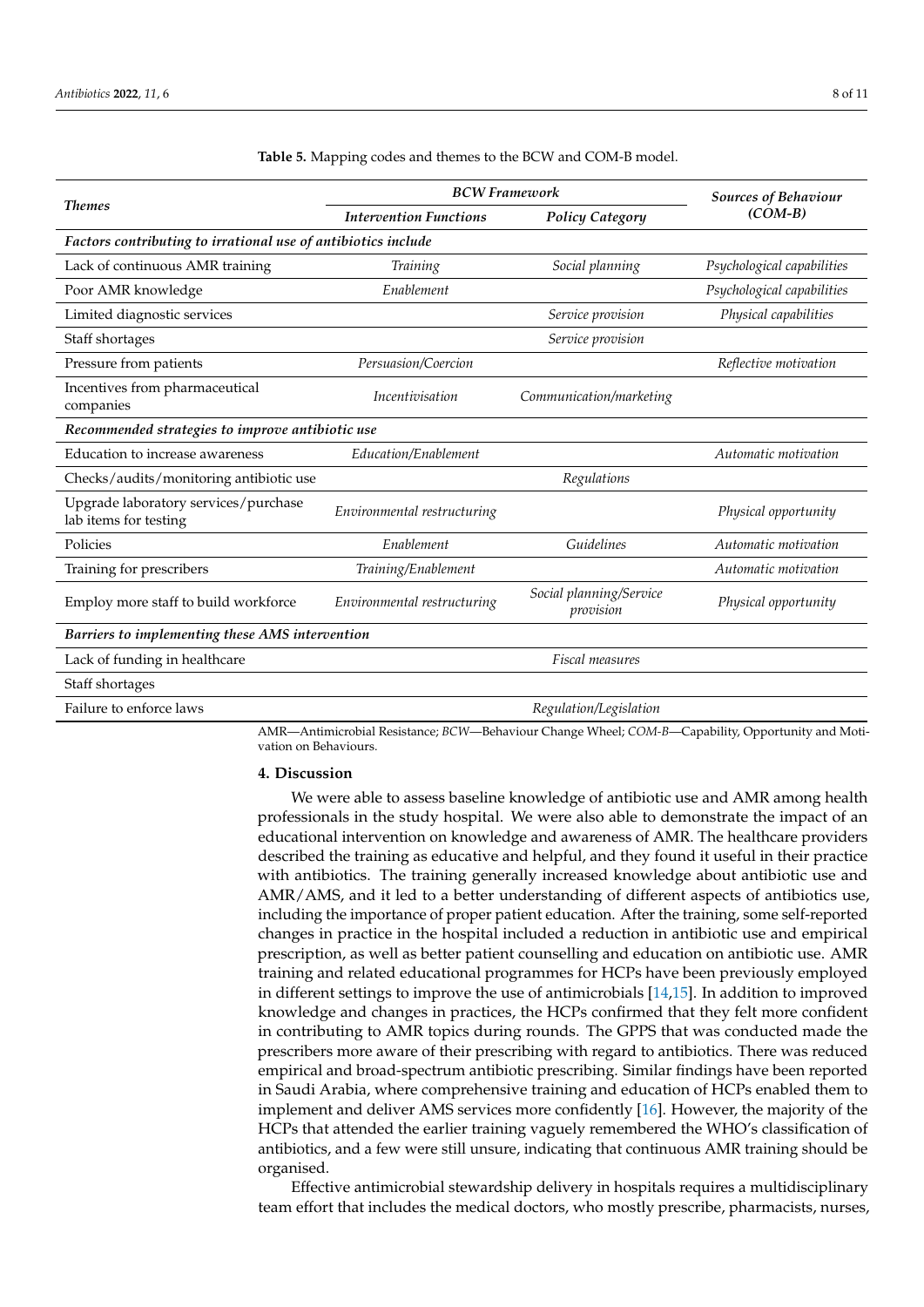microbiology teams and others. Our training included these different groups of HCPs. Pharmacists are the custodians of drugs within the hospital and can ensure safe and effective use of antibiotics by providing information to other HCPs, as well as counselling patients. Nurses are competent in antibiotic drug administration and act as patient advocates to question the antibiotics being prescribed. While there were guidelines and consultations with other colleagues, the HCPs confirmed that other resources, such as improved laboratory services and an expanded workforce, would increase efficiency in the delivery of AMS roles. The HCPs recommended protocols and guidelines, more AMR training courses, improved laboratory and diagnostic services and availability of patient educational materials in order to support the delivery of AMS in the local hospital. All of these recommendations have also been identified in earlier studies as effective strategies for long-term sustenance of antibiotic stewardship programmes in LMICs [\[17](#page-10-9)[–19\]](#page-10-10).

The HCPs perceived that there is generally irrational overuse of antibiotics in Ghanaian hospitals, citing the broad-spectrum and empirical prescription of antibiotics. Factors contributing to the irrational use of antibiotics in Ghana include a lack of continuous AMR training, poor AMR knowledge, limited diagnostic services, understaffing and pressure from patients and pharmaceutical companies. This is consistent with other findings reported in Ghana [\[3,](#page-9-2)[20](#page-10-11)[,21\]](#page-10-12).

Broad-spectrum antibiotics, including penicillin, cephalosporins, aminoglycosides and metronidazole, are commonly prescribed. Common indications for which antibiotics are prescribed include respiratory tract infections, UTIs, STIs and GIT infections. Others include typhoid and surgical prophylaxis. In the study hospital, antibiotics are prescribed in both branded and generic forms, but mostly as generics, and they are in the EML and hospital formulary. Similar indications for antibiotic use have previously been identified in Ghana [\[6](#page-9-5)[,9](#page-10-1)[,22](#page-10-13)[,23\]](#page-10-14).

Presently, there are standard treatment guidelines in the hospital to guide antibiotic use. Most HCPs employ the use of guidelines as often as they need to when dispensing, prescribing or administering antibiotics. While patients can request antibiotics, they have no influence on the decisions on if they eventually get an antibiotic or which antibiotic should be prescribed for and dispensed to them. In addition to laboratory diagnostic reports, the following factors are considered in choosing antibiotics for a patient: the disease and its severity, the cost of the antibiotic and the availability.

Our study had several limitations. First, only a small subset of HCPs from the study hospital were involved in the AMR training programme. The impact of the training would be more effective if a larger cohort had been trained. Secondly, while improvements to knowledge and awareness was assessed immediately after the training, we relied on self-reported changes in practice to assess the impact. This assessment may be subject to reporter bias [\[24\]](#page-10-15). However, a key strength of our approach was training those directly involved with antibiotic use within the study hospital, who could then lead a stewardship committee and champion the cause of rational antibiotic use.

The findings of this work have several implications for practice and policies. Given the factors underpinning current antimicrobial use patterns, there is a need for dedicated AMS staff to promote and oversee AMS activities in the hospital. Routine training and AMR-focused workshops should be organised for healthcare providers to reinforce and sustain AMS practices. According to data from the GPPS results, local AMS policies should be developed to guide antimicrobial use in the local hospital context. National and international treatment guidelines should be adapted and tailored for relevance and use in the local settings. There is a need for further research to evaluate the impact of the AMS team on practice and to identify further parameters for long-term sustainability.

# **5. Conclusions**

AMR is still a budding public health challenge across the globe, and especially in low-income settings. AMS practice is still in infancy in these settings. We demonstrate how expertise from developed and advanced settings can be leveraged to move AMS practice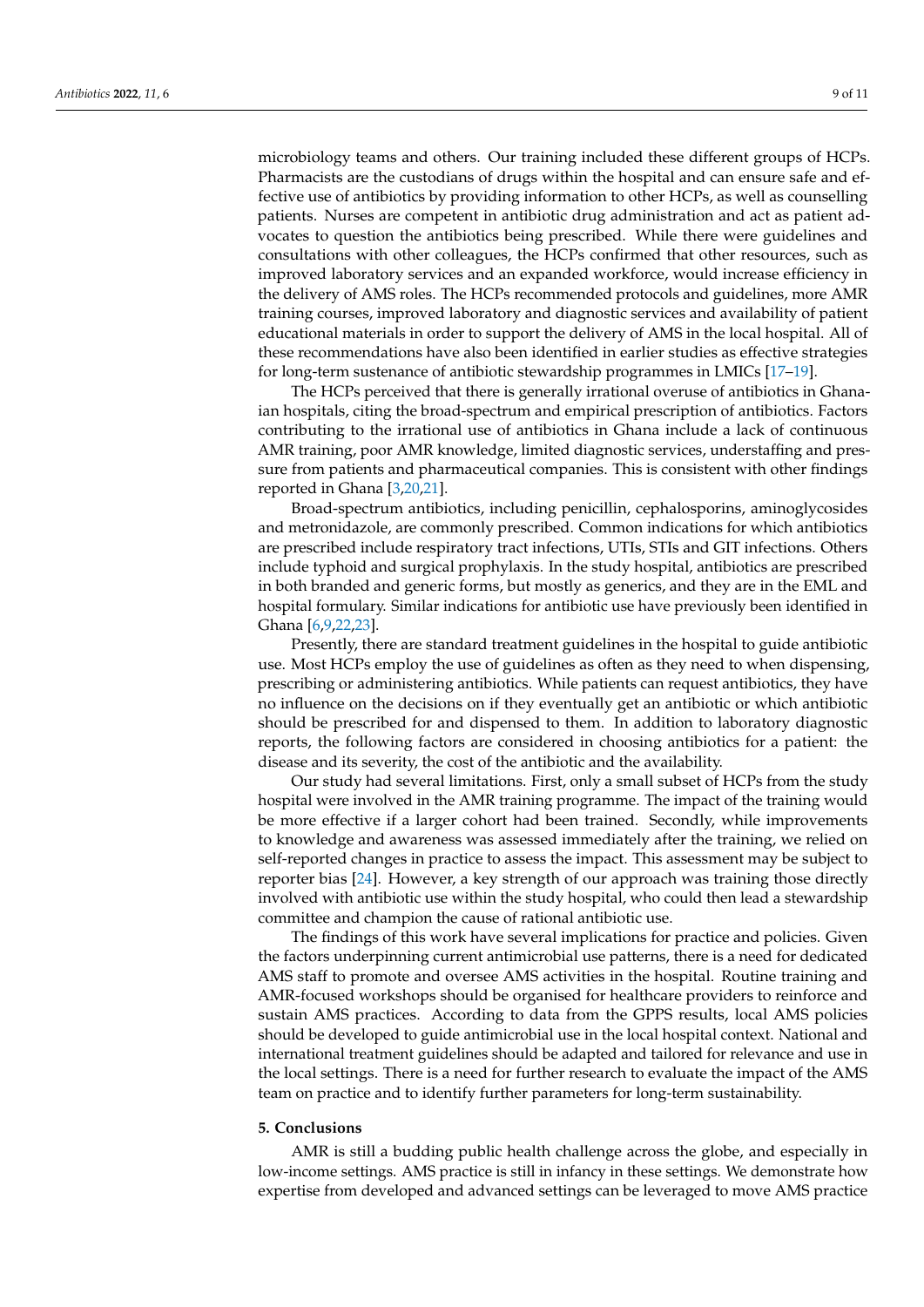forward. The findings from this study show that continuous AMR training for healthcare professionals can increase knowledge and awareness, spur behavioural change to improve practice and build momentum for sustainable AMS programmes.

**Supplementary Materials:** The following are available online at [https://www.mdpi.com/article/](https://www.mdpi.com/article/10.3390/antibiotics11010006/s1) [10.3390/antibiotics11010006/s1,](https://www.mdpi.com/article/10.3390/antibiotics11010006/s1) Supplementary File S1: Survey Questionnaire for Antibiotic Use and Antimicrobial Resistance; Supplementary File S2: Healthcare Providers' Interview Topic Guide; Supplementary File S3: AMS Interview Data Analysis; Supplementary File S4: Sample Transcript Coding Frame.

**Author Contributions:** Conceptualization, E.E.K., Y.H.J., A.M., K.A.M., E.O., A.H.-N., J.J., C.C.D., T.A.A., E.S., I.F., A.H.-N., I.O.-B., P.M.-K. and M.L.; methodology: E.E.K., Y.H.J. and M.L.; Survey development: C.C.D., E.O., E.E.K., T.A.A., A.M., I.F., K.A.M., B.A. and Y.H.J. formal analysis; E.E.K., M.L., B.A., E.O., T.A.A., J.J., I.F., A.H.-N., I.O.-B., P.M.-K., E.S., M.L. and Y.H.J.; data curation, C.C.D., E.O., T.A.A., A.M., I.F., K.A.M., B.A. and Y.H.J.; writing—original draft preparation, E.E.K.; writing—review and editing, E.E.K., Y.H.J., A.M., E.O., A.H.-N., J.J., C.C.D., T.A.A., E.S. and I.F.; project administration, C.C.D., E.E.K., J.J., A.M., E.O. and Y.H.J.; funding acquisition, E.E.K., C.C.D. and Y.H.J. All authors have read and agreed to the published version of the manuscript.

**Funding:** This project and partnership are part of the Commonwealth Partnerships for Antimicrobial Stewardship (CwPAMS) managed by the Tropical Health Education Trust (THET) and Commonwealth Pharmacists Association (CPA) Grant number A07. CwPAMS is a global health partnership programme funded by the Department of Health and Social Care (DHSC) using UK aid funding and is managed by the Fleming Fund. The Fleming Fund is a 265 million GBP UK aid investment to tackle AMR by supporting low- and middle-income countries in generating, using and sharing data on AMR and is managed by the UK Department of Health and Social Care. The views expressed in this publication are those of the authors and not necessarily those of the Department of Health and Social Care, the UK National Health Service, the Tropical Health and Education Trust or the Commonwealth Pharmacists Association.

**Institutional Review Board Statement:** The study was conducted according to the guidelines of the Declaration of Helsinki, and approved by the Institutional Ethics Committee of the University of Health and Allied Sciences, Ho, Ghana. Ethics reference number: UHAS-REC A.9 [\[4\]](#page-9-3) 18–19 (1 July 2019).

**Informed Consent Statement:** Informed consent was obtained from all subjects involved in the study.

**Data Availability Statement:** The data presented in this study are available on request from the authors.

**Acknowledgments:** The authors would like to thank the staff of the Ho Teaching Hospital Pharmacy Department and the Faculty of Pharmacy at the University of Health and Allied Sciences, Ho for their support throughout this work.

**Conflicts of Interest:** The authors declare no conflict of interests.

### **References**

- <span id="page-9-0"></span>1. O'Neill, J. *Antimicrobial Resistance. Tackling a Crisis for the Health and Wealth of Nations*; WHO: Geneva, Switzerland, 2014.
- <span id="page-9-1"></span>2. WHO. *Global Technical Strategy for Malaria 2016–2030*; World Health Organization: Geneva, Switzerland, 2015.
- <span id="page-9-2"></span>3. Yevutsey, S.K.; Buabeng, K.O.; Aikins, M.; Anto, B.P.; Biritwum, R.B.; Frimodt-Møller, N.; Gyansa-Lutterodt, M. Situational analysis of antibiotic use and resistance in Ghana: Policy and regulation. *BMC Public Health* **2017**, *17*, 896. [\[CrossRef\]](http://doi.org/10.1186/s12889-017-4910-7) [\[PubMed\]](http://www.ncbi.nlm.nih.gov/pubmed/29169340)
- <span id="page-9-3"></span>4. Jimah, T.; Ogunseitan, O. National Action Plan on Antimicrobial Resistance: Stakeholder analysis of implementation in Ghana. *J. Glob. Health Rep.* **2020**, *4*, e2020067. [\[CrossRef\]](http://doi.org/10.29392/001c.13695)
- <span id="page-9-4"></span>5. Prah, J.; Kizzie-Hayford, J.; Walker, E.; Ampofo-Asiama, A. Antibiotic prescription pattern in a Ghanaian primary health care facility. *Pan Afr. Med. J.* **2017**, *28*. [\[CrossRef\]](http://doi.org/10.11604/pamj.2017.28.214.13940) [\[PubMed\]](http://www.ncbi.nlm.nih.gov/pubmed/29610652)
- <span id="page-9-5"></span>6. Labi, A.-K.; Obeng-Nkrumah, N.; Nartey, E.T.; Bjerrum, S.; Adu-Aryee, N.A.; Ofori-Adjei, Y.A.; Yawson, A.E.; Newman, M.J. Antibiotic use in a tertiary healthcare facility in Ghana: A point prevalence survey. *Antimicrob. Resist. Infect. Control* **2018**, *7*, 15. [\[CrossRef\]](http://doi.org/10.1186/s13756-018-0299-z) [\[PubMed\]](http://www.ncbi.nlm.nih.gov/pubmed/29423190)
- <span id="page-9-6"></span>7. Afriyie, D.K.; Amponsah, S.K.; Dogbey, J.; Agyekum, K.; Kesse, S.; Truter, I.; Meyer, J.C.; Godman, B. A pilot study evaluating the prescribing of ceftriaxone in hospitals in Ghana: Findings and implications. *Hosp. Pract.* **2017**, *45*, 143–149. [\[CrossRef\]](http://doi.org/10.1080/21548331.2017.1348139) [\[PubMed\]](http://www.ncbi.nlm.nih.gov/pubmed/28657382)